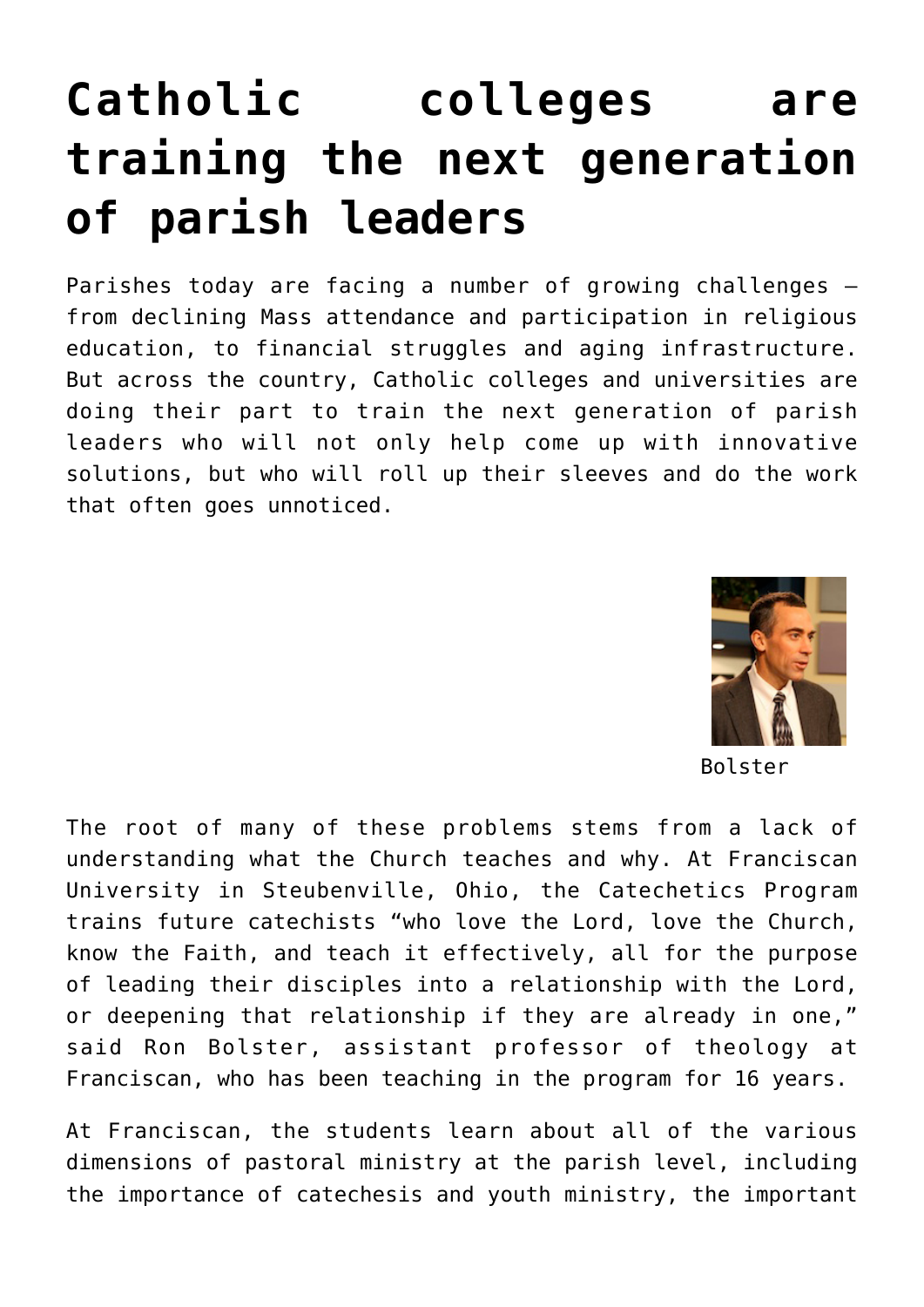role Catholic schools play in the Church, and how religious education in schools differs in practice from parish catechesis. They learn about adult catechesis, RCIA and ongoing faith formation, as well as family-based catechesis and more. The faculty at Franciscan tries to give the students the foundation to tackle any pastoral situation that might arise. "And, in response to the growing crisis of faith in so many places in the world, they learn to meet and accompany people in their own situations," Bolster said, "to love them and proclaim the Good News to them, to evangelize in any setting, to help initiate them in a catechumenal process and to make missionary disciples."

### *[Read more Catholic College special section articles here.](https://www.osvnews.com/tag/catholic-colleges-spring-2021/)*

Preparation for pastoral ministry requires more than theological education. "Our program was established when we found that theological training, however valuable it might be, does not necessarily prepare one to be a teacher, serve effectively in a parish setting or know how to make disciples," Bolster said. Just as a doctor needs proper instruction in order to operate in a hospital, a minister needs proper instruction to do a good job in a parish, Bolster said.

"Our students come to learn that eternity is at stake, that their work is really a matter of eternal life and death for the people whom they serve," Bolster said. "We can teach our students only so much. At the university, we are very fortunate to have a community of believers that supports growth in holiness that is a prerequisite for work in the Church — or in life, for that matter."

One of the greatest challenges facing pastoral ministers today is a general decline in knowledge and practice of the Faith among Catholics. "Our students learn the Faith and how to teach it, but perhaps more importantly, by their lives and teaching they help others learn how to live it as disciples of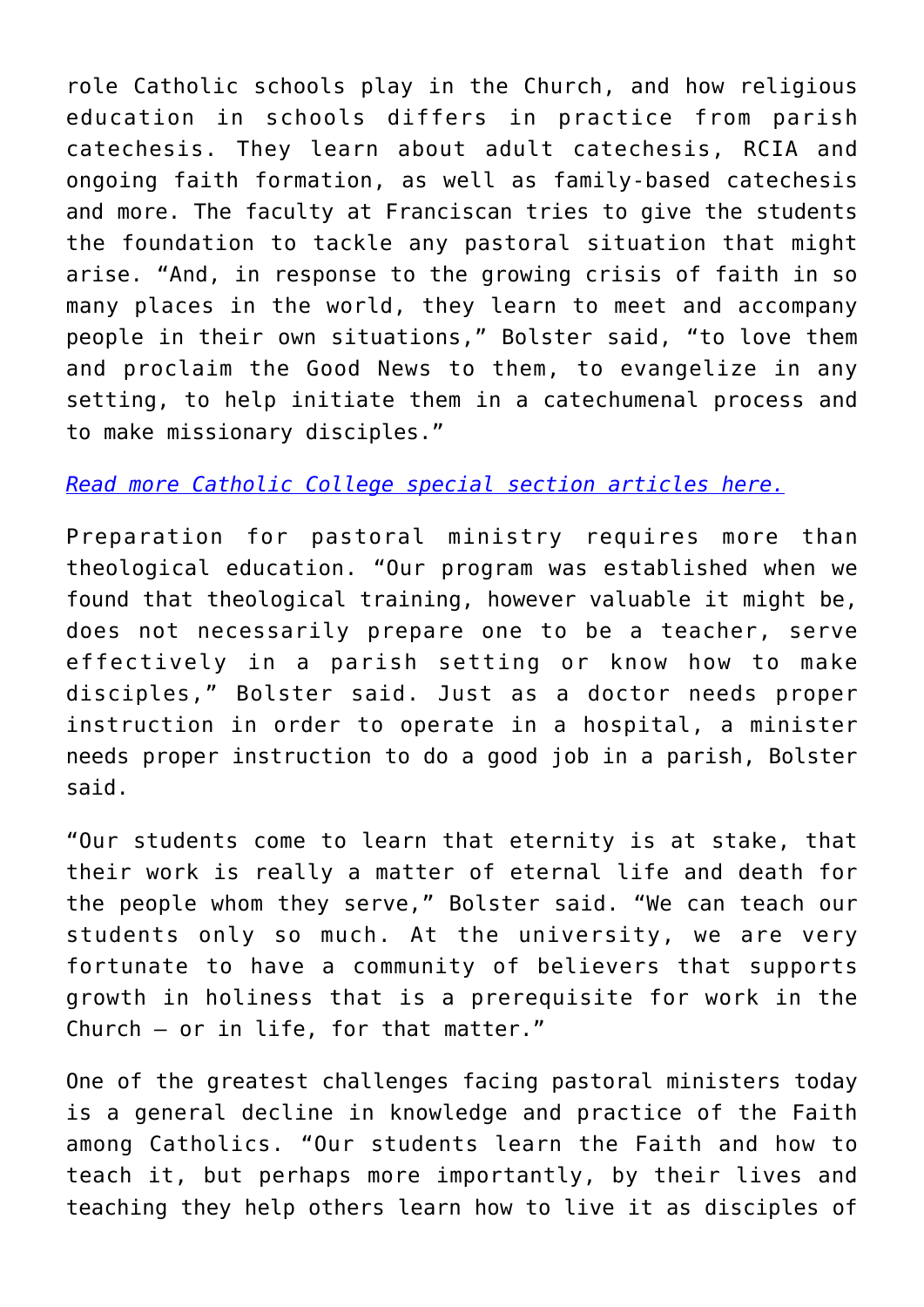the Lord," Bolster said.

## **Experience in the field**

Limited parish resources — finances, staff, volunteers — also pose a challenge, and this has been intensified by the COVID-19 pandemic and related restrictions. But Bolster said the university teaches the students that the Church does not have a resource problem, but an under-utilization problem.

"I think it is particularly important for new graduates to have had some experience of what it is like to plan, implement and evaluate a program," said Susan Timoney, an associate professor and the associate dean for undergraduate studies in the School of Theology and Religious Studies at The Catholic University of America. She has directed and taught in the Certificate for Pastoral Ministry Program for the last three years.

"It is important for them to learn the skill of theological reflection … so they can see how one applies theology to pastoral practice," Timoney said. "It is one thing to have studied the Trinity and quite another thing to make the mystery of the Trinity come alive in a confirmation class or RCIA presentation." This focus on the practical elements of teaching the Faith is also emphasized in the university's desire to place students with supervisors who are passionate about the Faith and what they do.

Along with building a foundation in theology and pastoral theory, each student in the Certificate in Pastoral Ministry program at CUA chooses a specialized field, such as youth ministry, catechesis or working with vulnerable populations. The program also allows students to gain practical experience in parishes through internships and other real-world experience.

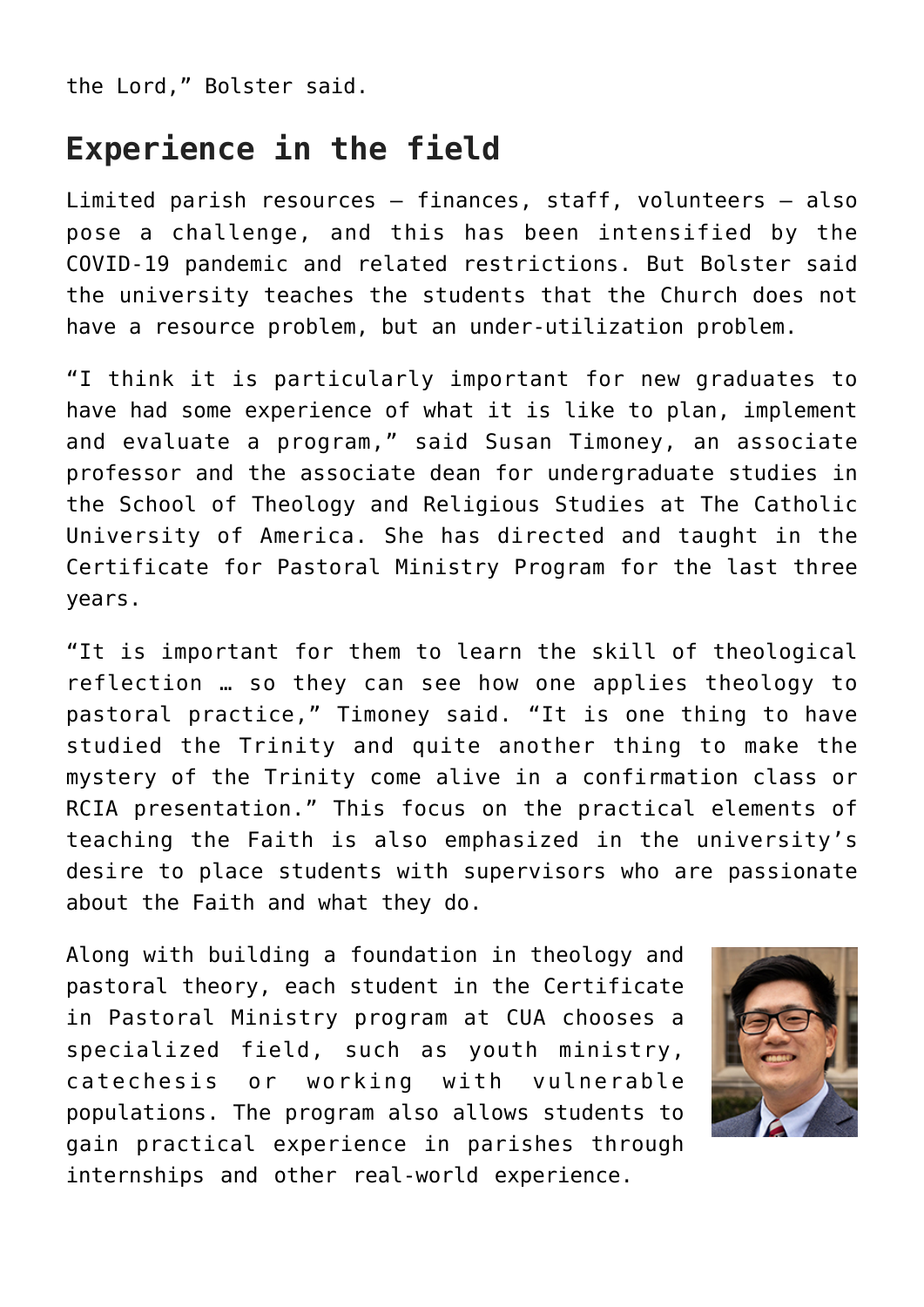"You learn from ministry leaders who have decades of experience in both pastoral theology as well as in parish leadership," said Brian Rhude, a 2020 graduate of CUA who majored in theology and religious studies. "Our internship is a great opportunity to experience parish life … and get real chances to accompany individuals, to plan events, to work with Church leaders, and to learn and grow as a pastoral minister."



Holler

Joanna Holler said her experience at The Catholic University of America prepared her well for the pastoral work she pursued after graduation. After earning a degree in psychology and brain sciences with a certificate in pastoral ministry, she now serves as a Jesuit Volunteer at a parish in San Antonio, where she is the director of parish outreach and serves as a catechist, music minister and more. Holler told Our Sunday Visitor that, in one class, students role-played various scenarios and were challenged to practice their activelistening skills.

"These scenarios helped prepare me for some of the challenging conversations I have had over this past year," Holler said. "The program is well-rounded and helped to shape me as both a minister and a listener," she said.

## **The parish as a business**

While the goal of a parish is aimed at guiding people on the path to heaven, the nature of the work necessitates wellformed business administrators to help run them. This, too, is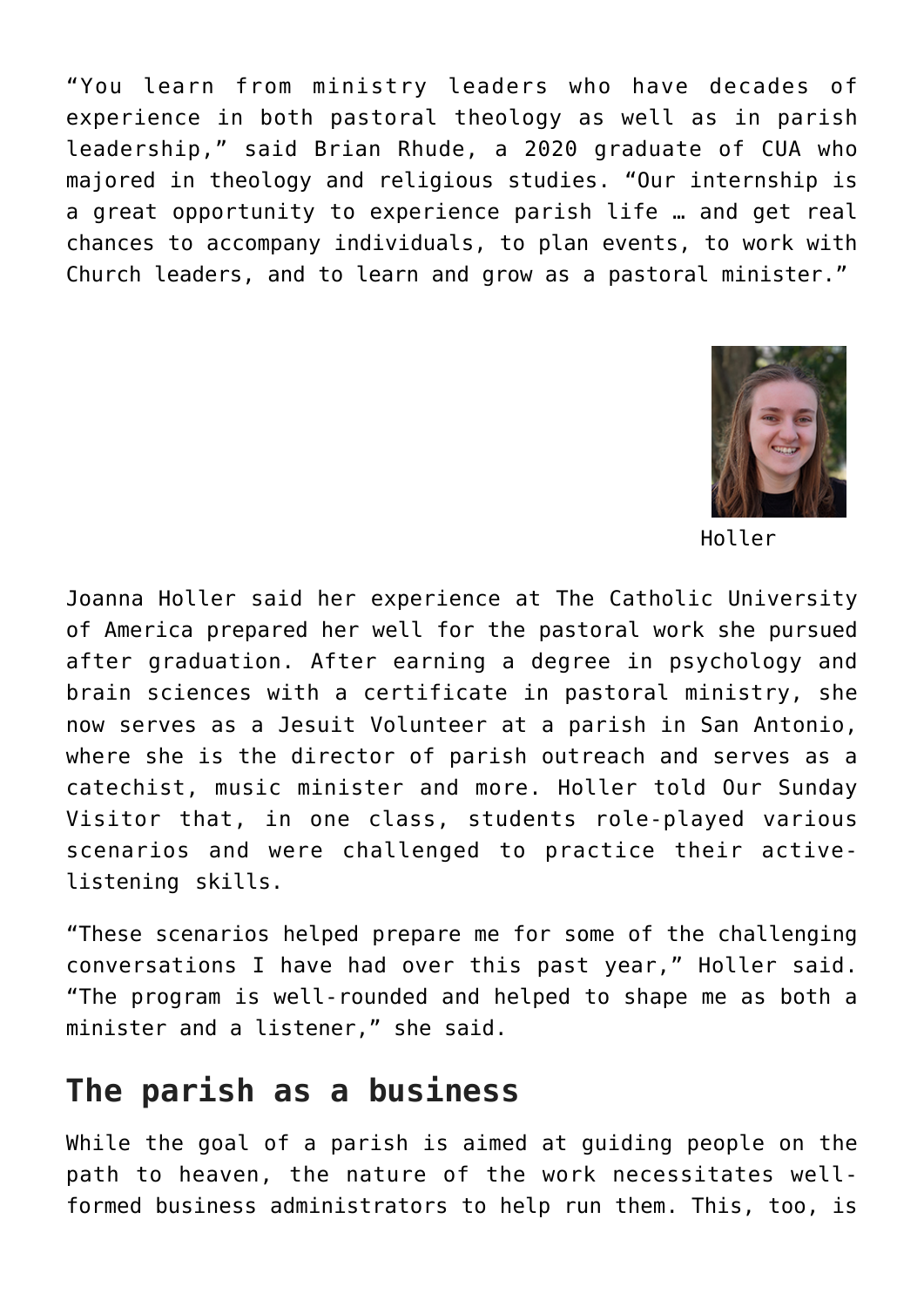a ministry, and many Catholic universities and colleges have business administration programs that explicitly guide students on how to work in a parish setting.



Haroldson

At Benedictine College in Atchison, Kansas, students in the School of business learn the fundamentals of business while being formed in virtue and the Catholic faith, said Leeds Haroldson, assistant professor in the School of Business. "The skills and competencies they gain while at Benedictine College can be placed at the service of parishes to help them become more vibrant, healthy environments," Haroldson said.

With discipleship and evangelization as the goal for every parish, "it is important that students be equipped with best organizational practices to more effectively accomplish the salvific work of the Church within the parish setting," Haroldson said. Like other businesses, parishes need to be well run, utilizing best practices in the areas of leadership, accounting, marketing, human resources and other areas vital to their success.

At Benedictine, the business administration program focuses on guiding students on how to lead with a Christian heart, whether in a parish context or somewhere else. "There are many different theories on leadership, but true sustainable leadership can only be found in Christ," Haroldson said. "Without him, we are lost and lack a sustainable vision for ourselves and others."